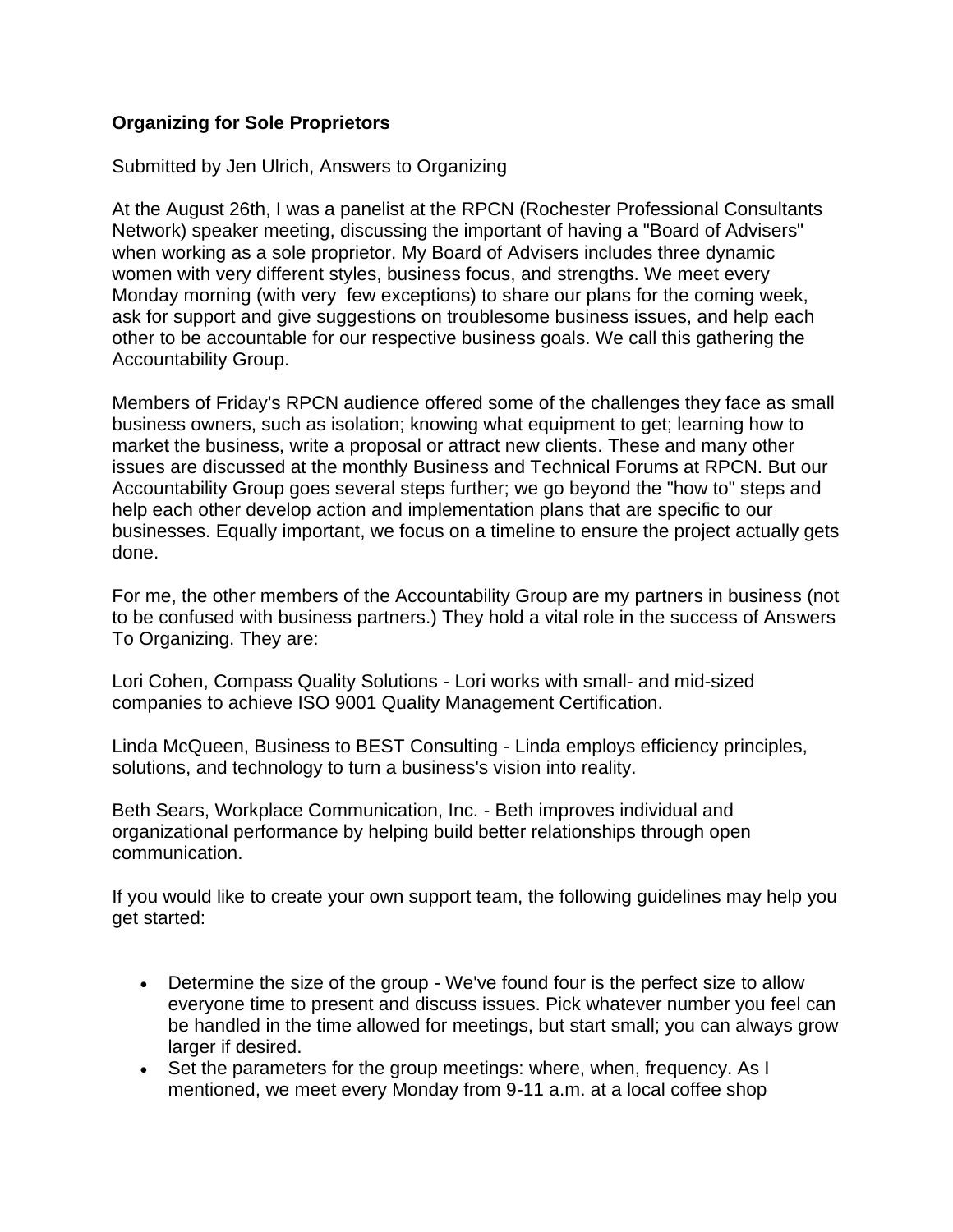centrally located for all four of us. With some exception for special gatherings, we found one set time, day, and place is really the only way to go to avoid confusion.

- Table stakes Mutual respect, honesty, confidentiality, willingness to share, and a desire to learn. To avoid conflict of interest, it probably is best not to have more than one member in a specific field of expertise or industry.
- Compatibility This doesn't mean you all think alike; quite the opposite. In our group, we have introverts and extroverts, global thinkers and process professionals alike. What compatibility means in this context is people you can relate to, listen to, and with whom you enjoy spending time. Yes, we are business focused, but we have fun too. We genuinely care about each others' success, both professionally as well as personally.
- No dues Start-up companies and small businesses have enough expenses to deal with. What we are doing is making an investment of time to ourselves and each other that truly pays off.
- Require commitment from all members to attend all meetings. Naturally vacations and illness are understandable. Most of my clients are consumers, whereas clients of the other three business owners are primarily other businesses. And in the business-to-business world, sometimes the client drives the dates of activities. But actually, it's fairly rare when one of us has to be absent from our Monday meeting. Because we have built strong bonds of respect for each other, we accept these infrequent and unavoidable absences willingly.

So the next logical question is, "Where do I begin?"

- Pay attention to the people around you when attending other group meetings or networking. Who interests you? Who is knowledgeable in an area you'd like to know more about? Who do you get along with?
- Invite one person to coffee to get to know that individual better. If that person seems compatible to your style, open the conversation about forming an accountability group.
- Come to agreement on the parameters of the group. As you consider others for membership, these will be the pre-established arrangements they will have to agree to before joining.
- Discuss who else might be a good fit for your Accountability Group. Schedule separate one-on-one meetings; keep in mind, this is not an invitation-to-join meeting, just a get-to-know-you session.
- Next, discuss with the other member whether or not you both agree that the person is a good fit. If yes, extend an invitation to join your group. If not, there's no harm done; you've expanded your network which always is good.
- When you've reached three members (or when a vacancy needs to be filled), you can begin inviting other prospects to visit your meeting to share about their business with the group. Later, repeat the step above.

As Lori, Linda, Beth and I shared with the RPCN group on Friday, being a member of this Accountability Group has made an invaluable impact for each of us in being more